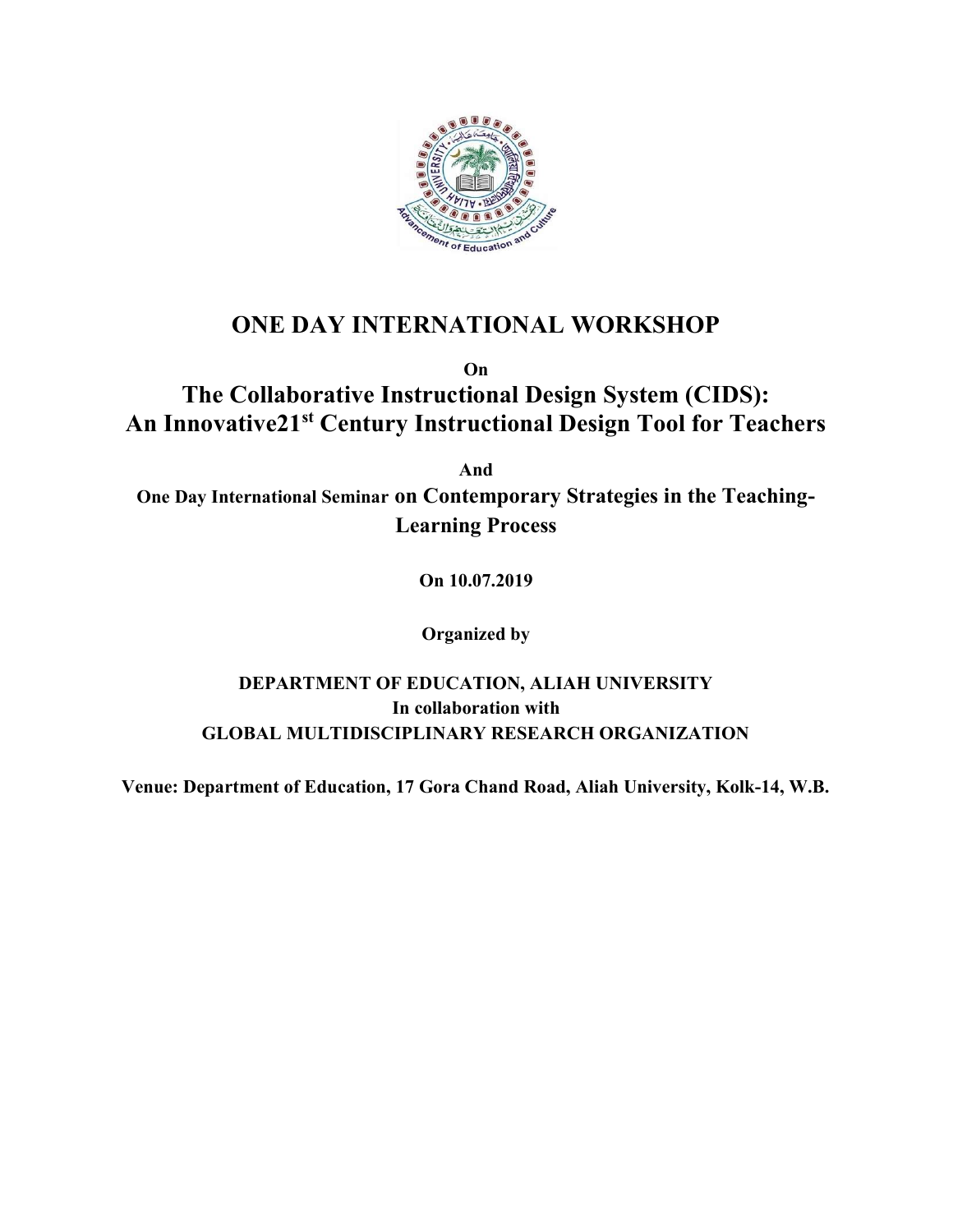# 1 DAY INTERNATIONAL WORKSHOP AND SEMINAR

#### Title of the Workshop and Seminar:

The Collaborative Instructional Design System (CIDS): An Innovative21<sup>st</sup> Century Instructional Design Tool for Teachers

And One Day International Seminar on Contemporary Strategies In The Teaching-Learning Process



Keynote Speaker: Ismail Md. Zain, Ph.D. (Kuala Lumpur, Malaysia Researcher, presenter, evaluator, motivator, speaker, curriculum developer



Resource Person: Meheboob Hassan, Ph.D. (Kolkata, India)

Researcher, presenter, motivator, speaker

## WORKSHOP SCHEDULE

8.30 am -Registration/opening/welcome 9.00 am- The  $21<sup>st</sup>$  Century Ecosystem 10.00 am- Introduction Instructional Design/CIDS 11.00 am- Hands-on CIDS 1.00 pm- Lunch break 2.00 pm- Hands-on CIDS/group presentation 3:00 pm- 4.30 pm - Parallel Technical Session 4:30 pm -5:00 pm- Valedictory Session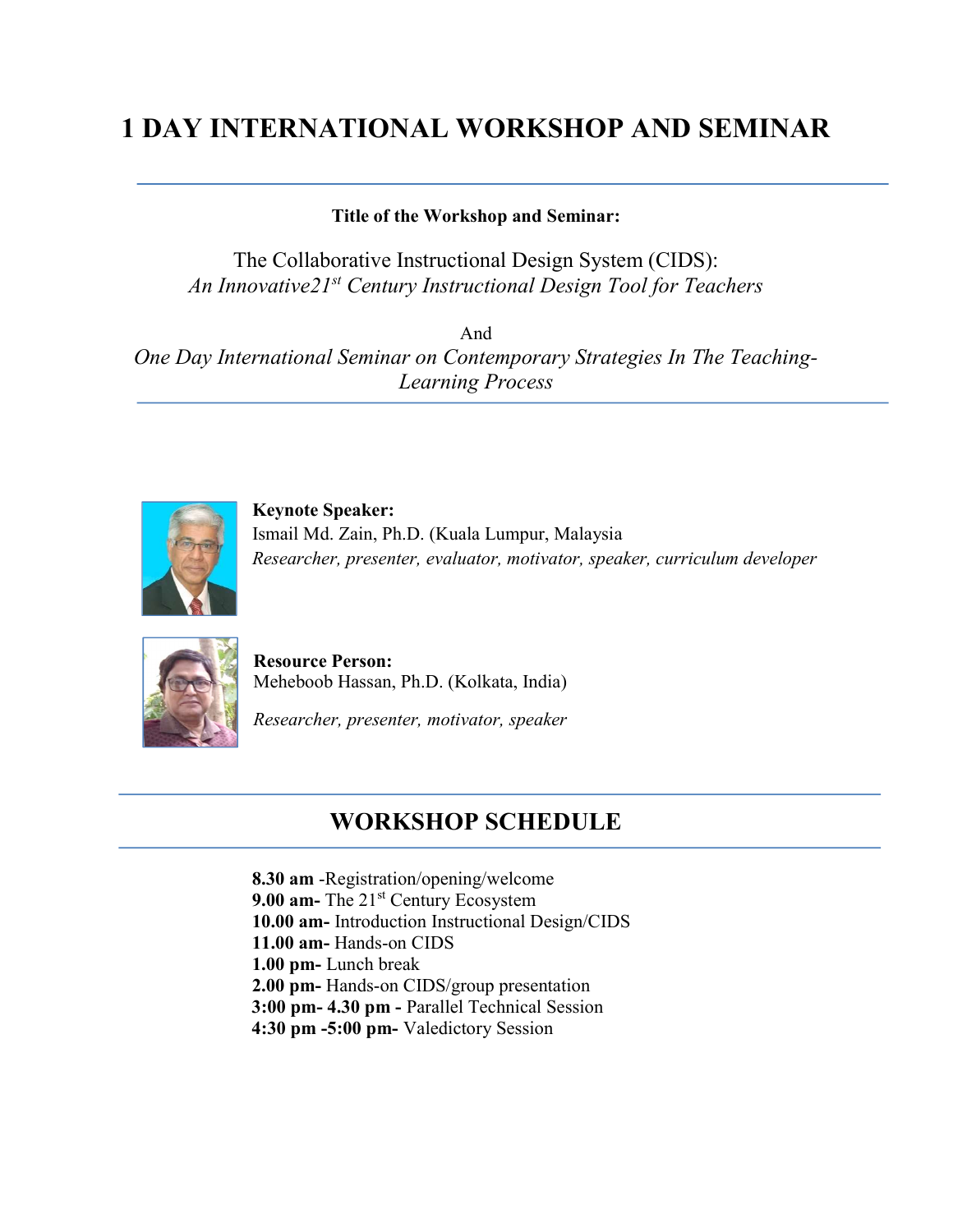#### A. Our Institution

Aliah University- a State University under the Department of Minority Affairs and Madrasah Education, Government of West Bengal- came into existence through the Aliah University Act (Act XXVII of 2007) passed by the West Bengal legislative Assembly. The Act came into force on 5 April 2008. Its parent Institution, however, was Calcutta Mohomedan College or Calcutta Madrasah or Aliah Madrasah established by the British Governor-General Warren Hastings in 1780. The newly-upgraded University started its glorious journey from the 2008-09 academic session with the aim to promote a symbiosis of heritage and modernization here through the participation and cooperation of people irrespective of race, creed, or class.

#### B. Concept Note on Workshop and Seminar:

The move towards the transformation in instructional design practices in 21<sup>st</sup>-century education resulting from the advancement of information technology is critically required. It serves to enhance the quality of educational practices whilst creating an inspiring learning environment for learners, giving them an opportunity to determine their own learning activities as far as the learner-centered approach is in practice. Much effort has been spent in providing e-learning applications to the



learners, tools, and strategies for teachers. However, not much effort has been done in "Connecting the Dots" - integrating elements and requirements of the current educational needs, fulfilling the nation's educational policies and aspirations into a mechanism or tool that helps teachers to have a wider perspective in the process of designing and sustaining the instructions creatively, systematically, practically and professionally. Thus the introduction of The Collaborative Instructional Design System (CIDS) as a move towards the transformation in instructional design practices will probably provide a solution to the above issues.

In this workshop participants will have a hands-on experience of designing a lesson using CIDS application online.

Instructional Strategies play an important role in the effectiveness of teaching-learning process. A number of instructional strategies are being adopted to make teaching-learning psychological and scientific suited to the diverse needs of the learners. The Seminar is expected to enlighten all on contemporary instructional strategies in the teaching-learning process.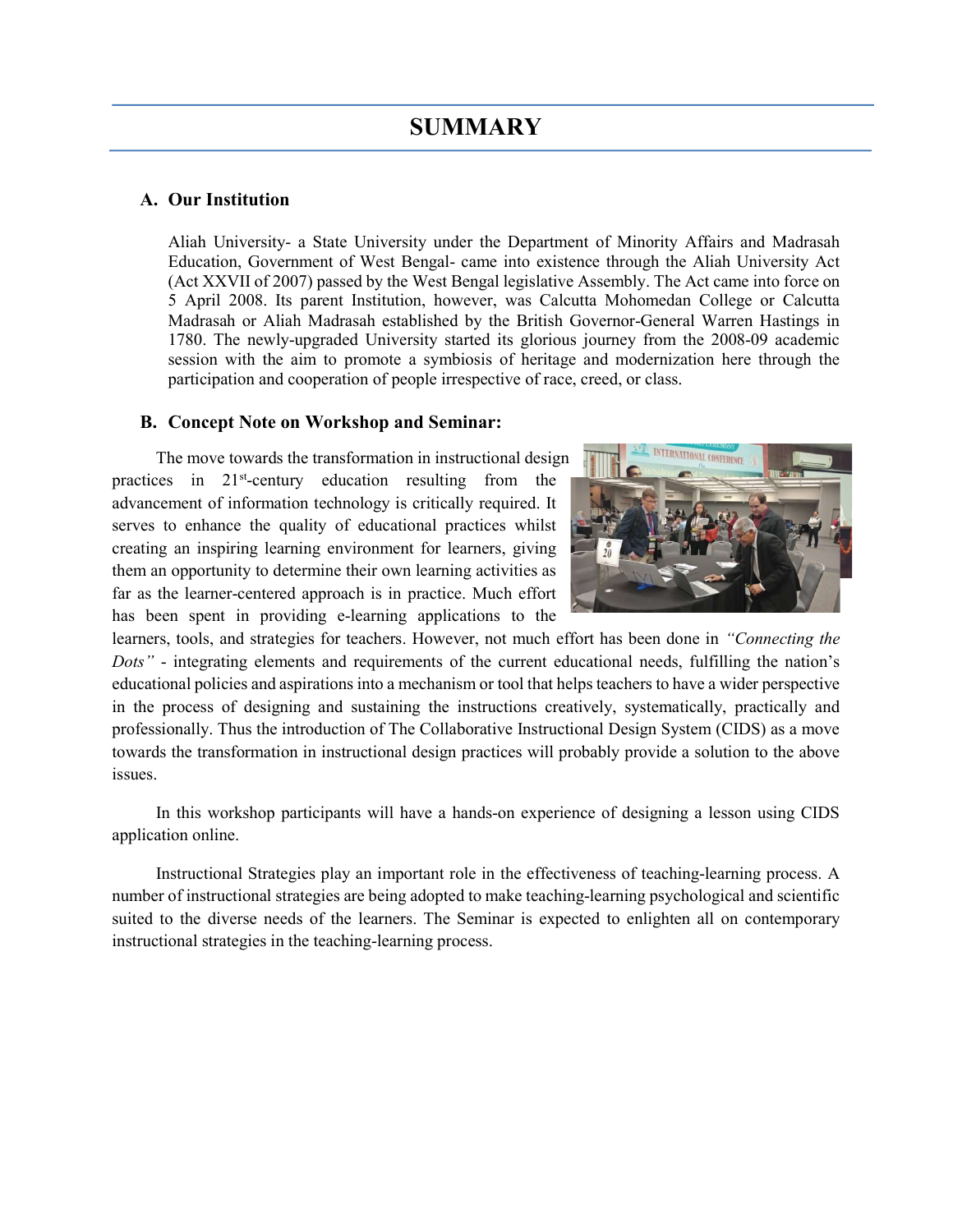#### C. Aim

The hands-on session of the workshop and the seminar will benefit teachers, education administrators, research scholars as well as stakeholders for both schools and higher institutions in developing an option for educationalist in fulfilling the current approaches in online instructional designing and in gaining knowledge on contemporary instructional strategies. CIDS is a



mechanism/tool in providing a new dimension at engaging teachers and other professional learning communities to be collaboratively involved in the 21st-century learning, facilitating and preparing learners to the Fourth Industrial Revolution – IR4.0 while facing the challenges of the newly emerging smart Society 5.0.

#### D. Objective

The objectives of the workshop and Seminar are:

- i. Participants will be able to understand the basic structure of the  $21<sup>st</sup>$ -century learning skills for integration in their instructional planning process
- ii. Participants will understand the principles of Instructional Design as part of the field or domain in education technology.
- iii. Participants will understand the concept of The Collaborative Instructional Design System (CIDS) and will be able to apply its basic features as a mechanism or tool in the instructional planning process systematically and professionally in their daily teaching practices.
- iv. Participants will be able to design 1 instructional planning at the macro level (weekly/topical) and at the micro level (Daily Lesson Plan – DLP)

v. Major objective of the Seminar is to cater to the





diverse psychological needs of the learners in keeping with the modern trends in teachinglearning process.

#### E. Requirements

#### (i) Physical Arrangement:

- 1. Room with Wi-Fi accessibility
- 2. An LCD projector and a Screen
- 3. P.A System (handheld wireless Mic if possible)
- 4. Sufficient power point for electric supply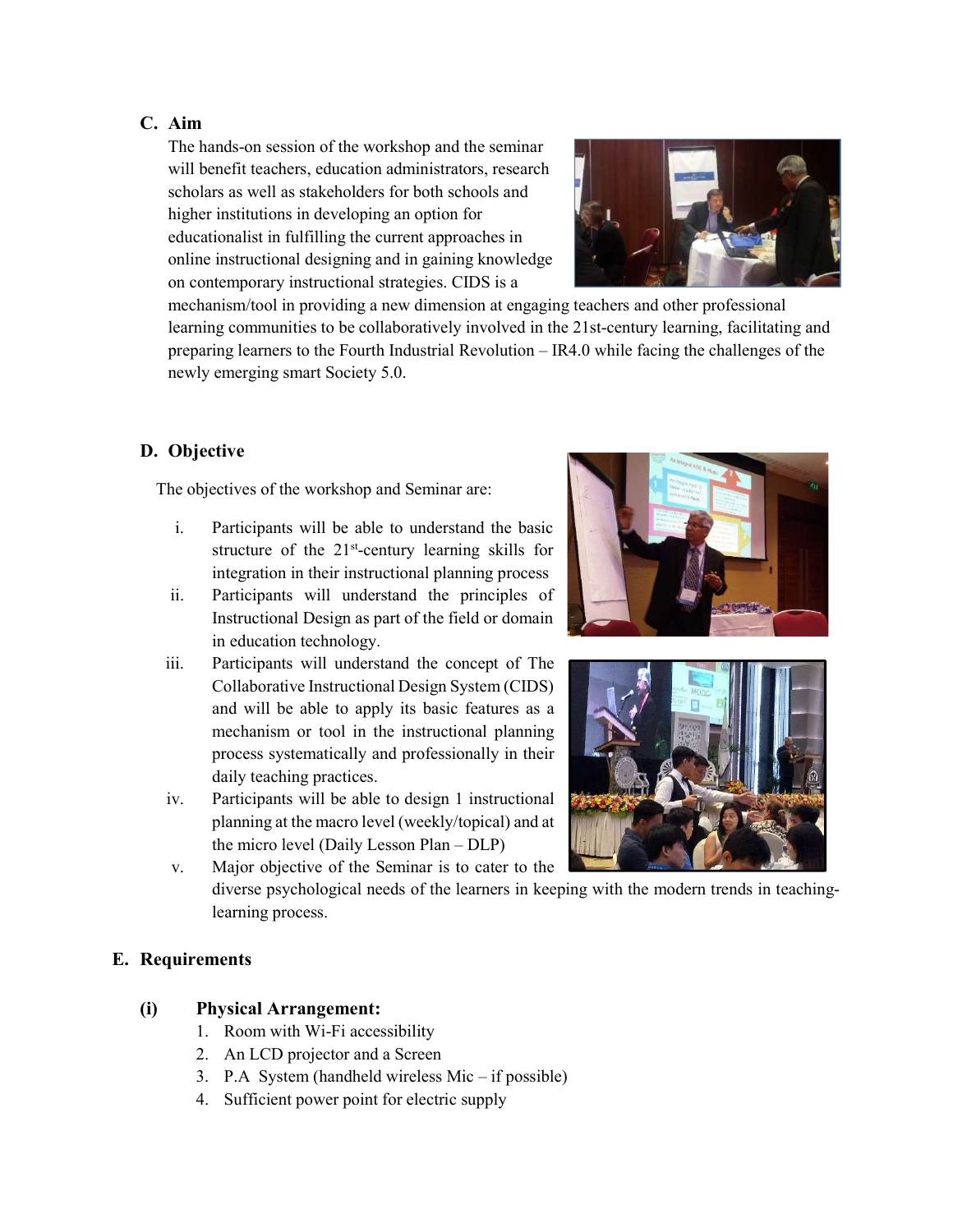#### (ii) Participants:

- 1. Bring their own laptop/ tablet or smartphone
- 2. Have basic ICT knowledge & skills
	- i. Using google to access information
	- ii. The technique of copy and paste information, images, video clips using laptop/tablet or smartphone
	- iii. Digital photo for the purpose of CID administration
	- iv. Those knowledge and skills required for the smooth running of the workshop in the application of CIDS online
- 3. Special arrangement and offers will be made for participants who are interested in applying the system in their respective schools/districts for a pilot project.

#### F. Who should attend the CIDS Workshop cum Seminar

- 1. Enthusiastic school teachers, School Principals & Headmasters
- 2. Lecturers, HODs from higher education
- 3. Officers from the State/District Education Department
- 4. Officers from NGOs/professionals
- 5. University and College teachers, research scholars and educationists

#### G. The strength of the session

- 1. Moderator Dr. Meheboob, professionally dedicated educational activist from India will give a general overview of instructional practices, particularly in Indian Schools. He will share with participants the strength and improvements that need to be transformed in achieving the global needs of 21st-century education.
- 2. The guest speaker Dr. Ismail Md Zain a well-known educationist from Malaysia will further elaborate on the transformation of education and give justification for its implementation in the instructional practices. A hands-on session of the Collaborative Instructional Design System (CIDS) will be conducted as a mechanism or tool for teachers to plan their instruction in fulfilling the  $21<sup>st</sup>$ -centuryeducation learning and teaching skills.
- H. Theme for the Seminar: Contemporary Instructional Strategies In The Teaching Learning Process

Sub -Theme: Method and Strategies for Teaching Any Subject:

Lecture, Narration cum Discussion, Dramatization, Programmed Instruction, Constructivist Approach, Project Method, Computer Assisted Instruction (CAI), Brainstorming, Systems Approach, Think-Pair-Share (TLS), Talking Circles, Portfolio Development and others.

Any other method and strategy covering the theme and their relevance in the teaching-learning process. References in the last part of the Article is mandatory.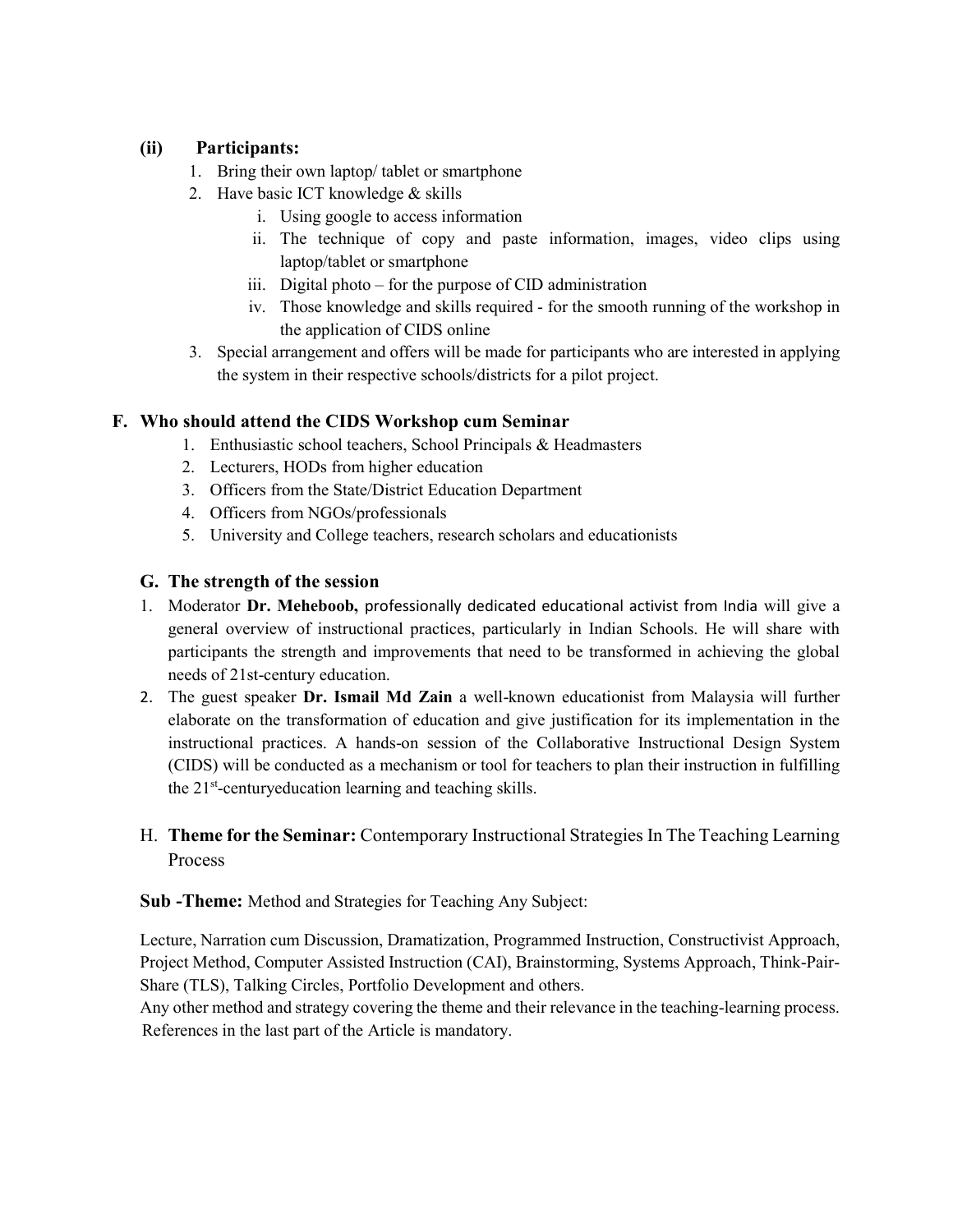#### I. Guidelines for submission of Abstract:

- Title of the paper
- Author's Name and Designation along with Institution's name
- Main body of the abstract within 300 words
- Keywords:  $4 \text{ to } 8$
- Last date of Abstract Submission: 06.07.2019

#### J. Guidelines for submission of Full Paper:

- Title must be mentioned
- File Type: Microsoft Word
- Language: English
- Font: Times New Roman
- Font Size: Title of the paper: 14 point and old
- Content of paper: 12 point
- Referencing style: APA  $6<sup>th</sup>$  Edition
- Word Limit: 3000-4000
- Full Paper Submission: 10.07.2019 (On the day of the Workshop cum Seminar)

E-mail address for abstract/paper submission is: shaz.hasnain@gmail.com(9769457285)/shiba.khatoon91@gmail.com (9073816780)

#### Chief Patron:

Prof. Mohammad Ali Vice Chancellor Aliah University, New Town Patron: Prof. Amzed Hossein Registrar (Acting) Aliah University, New Town Chairman: Dr. Jakir Hussain Laskar Head, Dept. of Education Aliah University, Park Circus Campus Convenor: Ms. Shazia Hasnain, Asst. Prof, Dept. of Education, AU Joint Convenor: Shiba Khatoon, Asst. Prof (Contractual), Dept. of Education, AU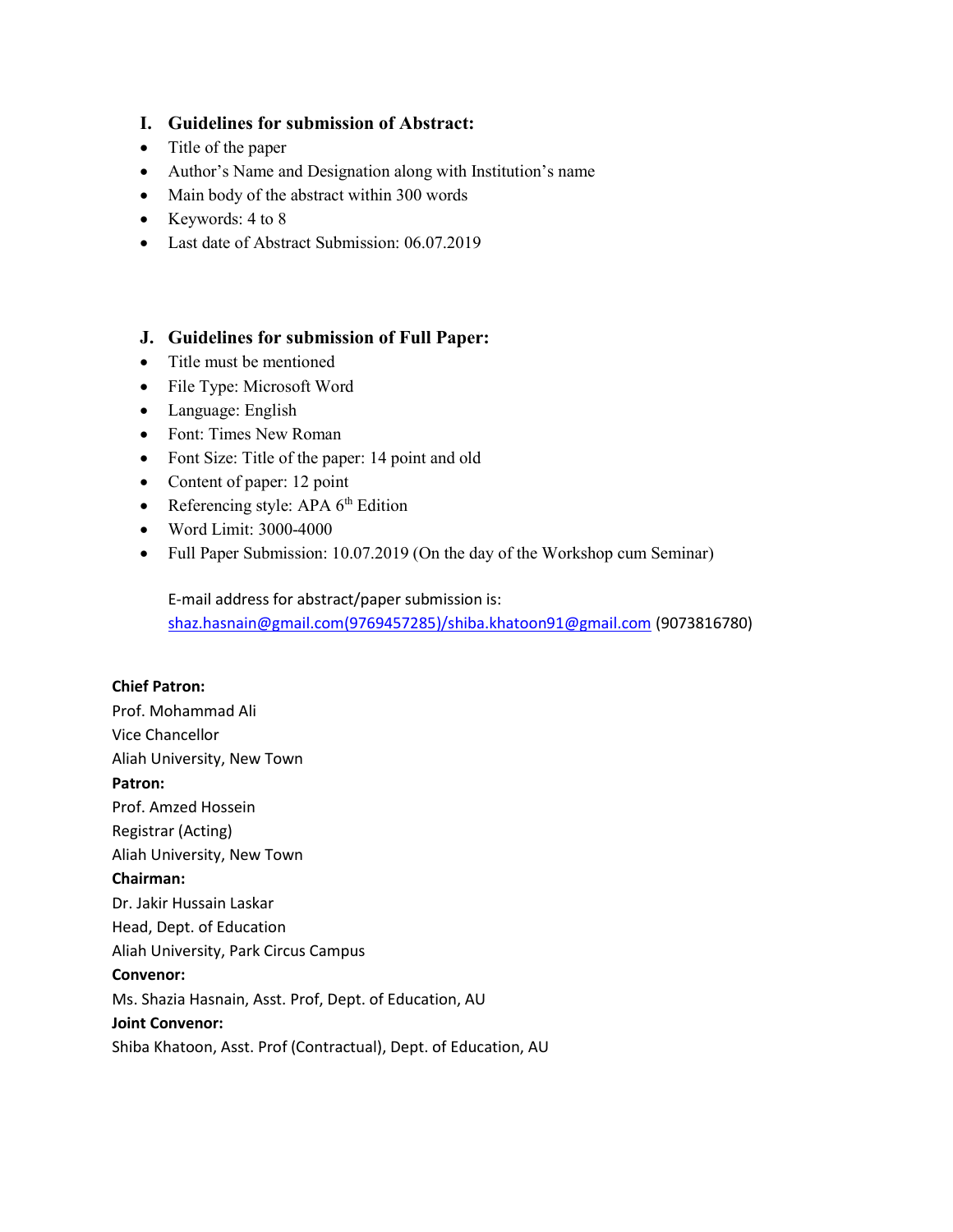#### Registration fees for the Seminar only:

For Professionals/Educators: Rs 300 only For Research Scholars: Rs 200 only For Students: Rs 150 only

Publication fees: Rs 600 only ISBN by UGC Approved National Publisher

For further information, please contact-

- 1. Mrs. Shazia Hasnain, Assistant Professor, Department of Education, Workshop cum Seminar Convenor, email-id: shaz.hasnain@gmail.com, Ph. 9769457285
- 2. Dr. Jakir Hussain Laskar, Head & Associate Professor, Department o Education, Workshop cum Seminar Chairman, email-Id: jhaakif@gmail.com, Ph-6291751051
- 3. Ms. Shiba Khatoon, Assistant Professor (Contractual), Department of Education, Workshop cum Seminar Joint Convenor, email-Id: shiba.khatoon91@gmail.com, Ph. 9073816780
- Contributors must confirm that manuscripts are not published anywhere else and also are not under review.
- No TA and Accomodation will be provided for participants/paper presenters.
- Tea & Lunch will be provided.
- Mode of Presentation-oral, power-point presentation, poster presentation (physical presence is not mandatory for poster presentation).